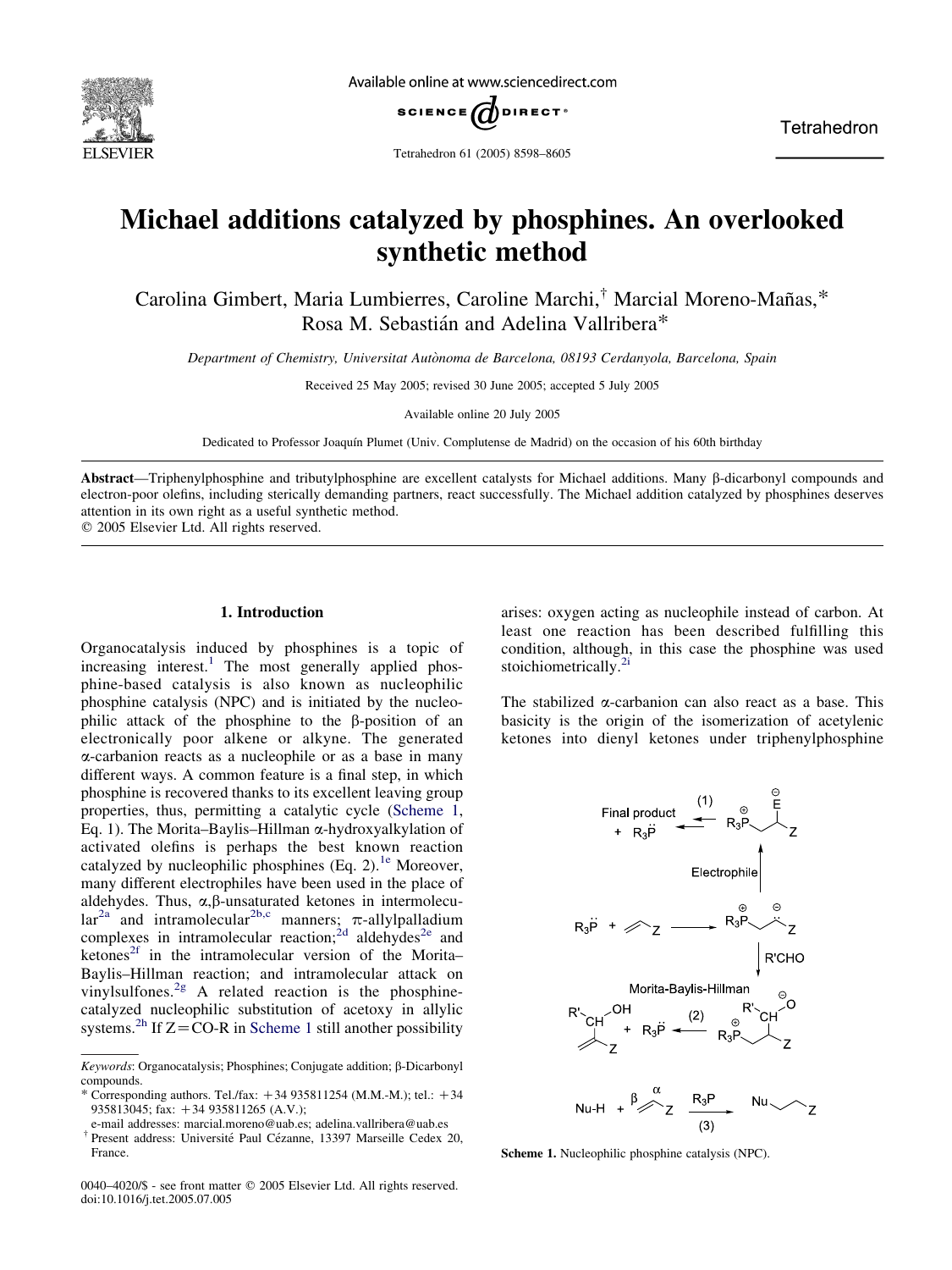<span id="page-1-0"></span>catalysis, pioneered by  $Trost^{3a}$  $Trost^{3a}$  $Trost^{3a}$  and reinvestigated by Lu.<sup>[3b](#page-6-0)</sup> Moreover, basicity at  $C$ -2 or  $C$ - $\alpha$  has been fundamental for the, in principle, unexpected introduction of nucleophiles at C- $\alpha$ ,<sup>[4](#page-6-0)</sup> at C- $\gamma$ ,<sup>[5](#page-6-0)</sup> or at both<sup>[6](#page-7-0)</sup> in activated acetylenes and allenes.

This wealth of data is in sharp contrast with the attention paid to a conceptually more simple reaction, the conjugate addition to the  $\beta$ -position of activated alkenes or alkynes (Eq. 3). Thus, activated monosubstituted acetylenes  $(Z =$  $COOR$ ,  $COMe$ ) react with thiols,<sup>[7](#page-7-0)</sup> with alcohols,<sup>[8](#page-7-0)</sup> and with  $oximes<sup>9</sup>$  $oximes<sup>9</sup>$  $oximes<sup>9</sup>$  to afford the products on conjugate addition at  $C$ - $\beta$ . Heavily fluorinated phosphines were tested for addition of alcohols to acetylenes with the aim of recovering the catalyst in fluorous solvents.<sup>[8b,c](#page-7-0)</sup>

Some other reactions have been recently described: the conjugate addition of water and alcohols to activated olefins under phosphine catalysis, $10$  the additions of oximes to simple activated monosubstituted olefins catalyzed by triphenylphosphine, $11$  and the aza-Michael addition of carbamates to unsaturated ketones, albeit in this case the presence of trimethylsilyl chloride, together with the phosphine, was essential for the outcome of the reaction.<sup>[12](#page-7-0)</sup>

The use of phosphines as catalysts for the conventional Michael addition of compounds with active methylene groups has not been universally recognized as an interesting synthetic method. However, White and Baizer described, in a 1973 note, the reactions of sterically non-demanding nucleophiles (nitromethane, methyl malonate, acetylacetone) to simple activated olefins catalyzed by tertiary phosphines.<sup>[13](#page-7-0)</sup> In 1982, Yoshida and Saito described the examination of the effect of several catalysts in the Michael addition of methyl (phenylsulfinyl)acetate to 1-octen-3 one.[14](#page-7-0) Among the tested catalysts, tributylphosphine as well as triphenylphosphine gave good results.

Since then, it seems that phosphines have been forgotten in as far as Michael additions are concerned. This situation is in sharp contrast with the attention paid to transition metals and lanthanides species as catalysts for the same type of reaction<sup>[15](#page-7-0)</sup> in spite of the inherent advantages of phosphines over metals (vide infra).

A few years ago, when examining ruthenium(II) species as possible catalysts for the Michael reaction, we rediscovered that triphenylphosphine, used as a metal stabilizing agent, was active enough to deserve attention in its own right.<sup>[16](#page-7-0)</sup> We now want to describe a full study on the use of tertiary phosphines as excellent catalysts in the Michael addition.

## 2. Results and discussion

We have tested two phosphines, triphenylphosphine and tributylphosphine, in the Michael additions of Scheme 2. Both phosphines have nucleophilicity parameters N differing by slightly more than one unit:  $Ph_3P$  (14.33) and  $Bu_3P$  $(15.49)$ .<sup>[17](#page-7-0)</sup> However, this apparently minimal difference is not trivial since the scale is logarithmic. Nucleophiles 1 were chosen as to embrace a broad diversity of structural types: diesters, ketoesters, diketones, ketoamides, substituted and not substituted at the intercarbonylic position, as



Scheme 2. Michael addition catalyzed by phosphines.

well as cyclic and open-chain compounds. Similar ideas decided the selection of electrophiles 2: olefins activated by ketone, ester, nitrile, pyridine, phosphonate, as well as disubstituted olefins, and two azodicarboxylates. We considered a priori that if phosphines were successful in reactions combining both selections, they should be considered as general catalysts in their own right.

Indeed, this was the result [\(Table 1\)](#page-2-0). Some general trends emerge from a perusal of the Table.

First, tributylphosphine is more active than triphenylphosphine as evidenced in entries 2 and 3 as well as in entries 8 and 9. The reactions of entries 2 and 3 failed in the presence of triphenylphosphine, whereas reaction 8 catalyzed with triphenylphosphine and gave total polymerization of the acrylate 2c. On the contrary, tributylphosphine gave a practically quantitative yield of 3bc (entry 9).

Second, in some cases the product was unstable, and reverted back to the starting materials on purification (entries 1, 6, and 11). Obviously, this does not imply a violation of the principle of microscopic reversibility, since some compounds 3 decompose in the absence of catalysts by a non-catalyzed process probably involving a sixmembered cyclic transition state, whereas Michael addition is initiated by nucleophilic addition of the phosphine to the olefin [\(Scheme 3](#page-4-0)). However, the formation of unstable products 3 proves that the method works well even for intrinsically unstable Michael adducts.

Third, the reaction is quite general as is evidenced by the more than 20 different combinations of [Table 1](#page-2-0). This is in sharp contrast with the limited performances of transition metals and lanthanides in the same type of reactions.<sup>[15](#page-7-0)</sup> In our opinion, phosphines are a better choice than metals.

Whereas some results with metals are remarkable,  $15$  our attempts to induce enantioselectivity failed. Thus, reaction of 1-adamantyl ester of 2-oxocyclopentanecarboxylic acid with 2-butenone catalyzed by  $(R)$ -Tol-BINAP gave the Michael adduct in 82% yield and 0% ee. Although negative, this result reinforces our mechanistic hypothesis since according to it (vide infra), the phosphine does not act in the key step when formation of the new chiral center occurs. Catalysis by metals can be a better alternative for induction of enantioselectivity.

Better results were produced when inducing diastereoselectivity. Thus, diastereomeric excesses (de) were sometimes moderate (entries 18, 19, and 21–23), but for product 3gb, for which an interesting de of 86% was determined (entry 20).

Mechanistically, the phosphine-catalyzed Michael addition probably requires initiation and propagation steps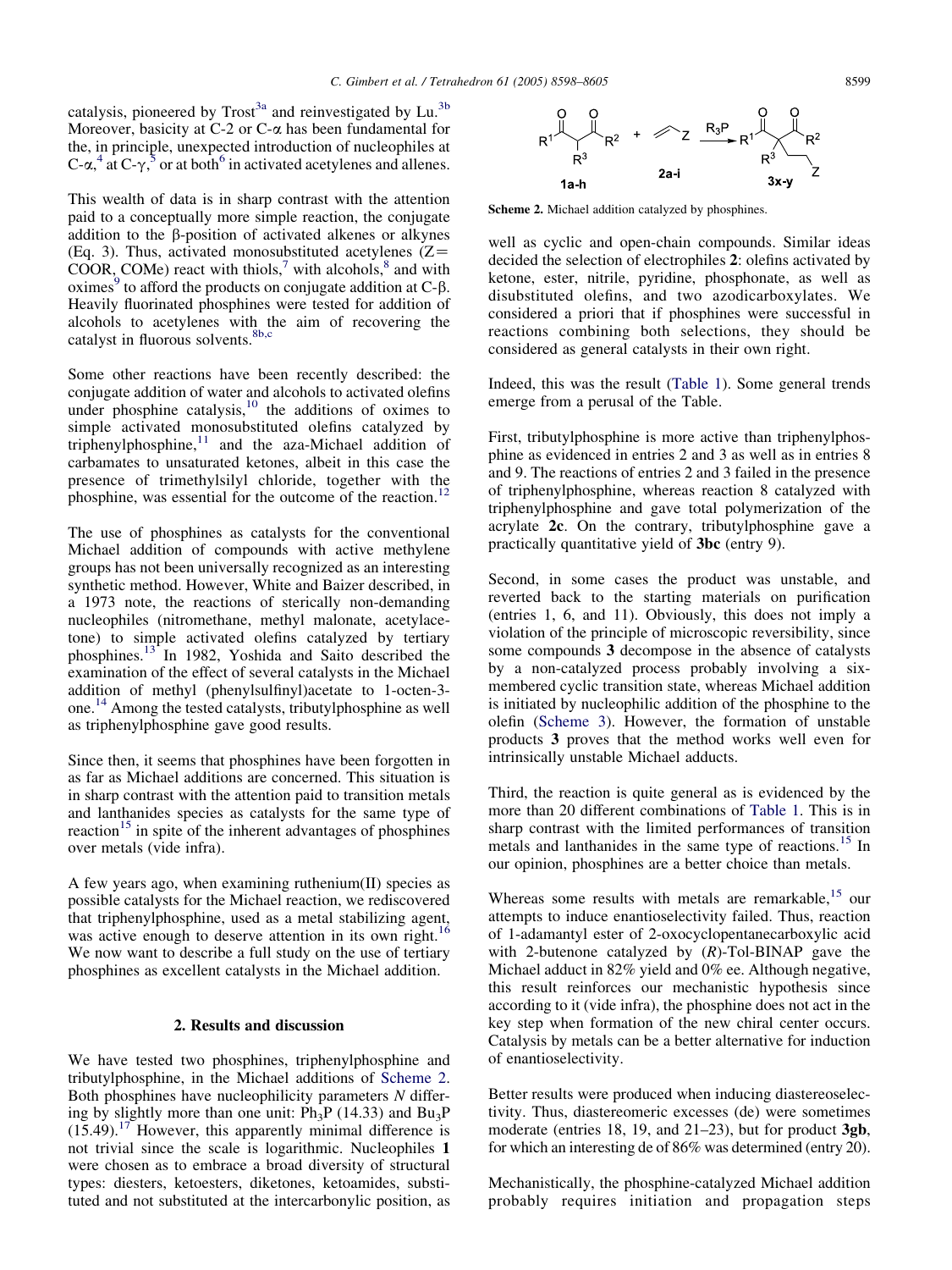<span id="page-2-0"></span>Table 1. Preparation of products 3 ([Scheme 2](#page-1-0))



3bd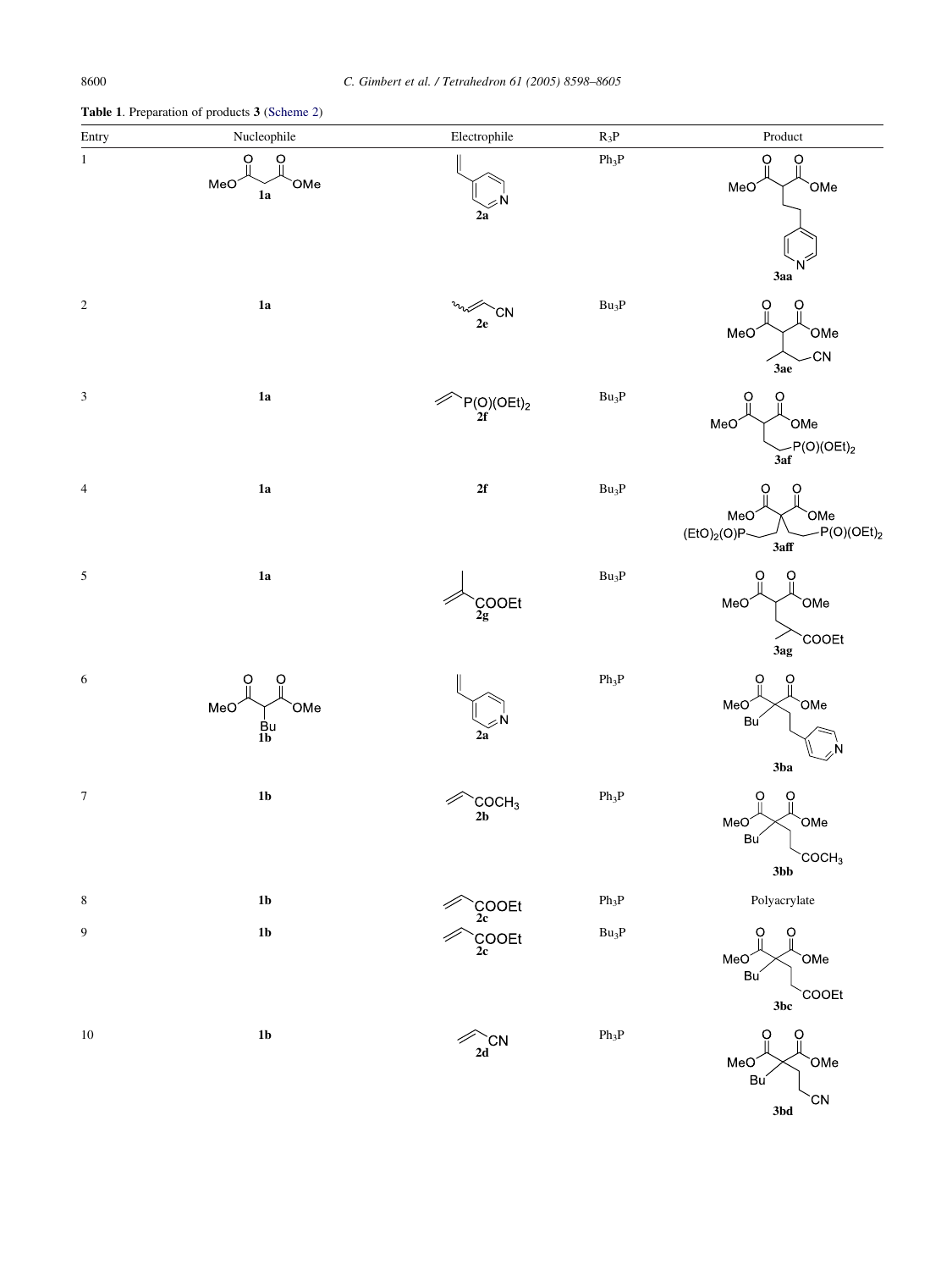Table 1 (continued)

| $1000 + 100$ |                                                                        |                                     |                           |                                                                                                   |
|--------------|------------------------------------------------------------------------|-------------------------------------|---------------------------|---------------------------------------------------------------------------------------------------|
| Entry        | Nucleophile                                                            | Electrophile                        | $R_3P$                    | Product                                                                                           |
| $11\,$       | $1b$                                                                   | $v_{\rm tot}$<br>`CN<br>${\bf 2e}$  | $Ph_3P$                   | O<br>O<br>MeO<br>OMe<br>Bu<br><b>CN</b><br>3be                                                    |
| 12           | $1\mathrm{b}$                                                          | $P(O)(OEt)2$<br>2f                  | $Bu_3P$                   | O<br>O<br>OMe<br>MeO<br>Bu<br>P(O)(OEt) <sub>2</sub><br>3bf                                       |
| 13           | $1b$                                                                   | $COOEt$<br>$2g$                     | $Bu_3P$                   | O<br>MeO<br>`OMe<br>Bu<br><b>COOEt</b><br>3bg                                                     |
| 14           | O<br>COOEt<br>$1\mathrm{c}$                                            | COCH <sub>3</sub><br>$2\mathbf{b}$  | $\mathrm{Ph}_3\mathrm{P}$ | COCH <sub>3</sub><br>$\overline{Q}$<br>COOEt<br>3cb                                               |
| $15\,$       | $1\mathrm{c}$                                                          | COOEt <sub>2c</sub>                 | $Ph_3P$                   | COOEt<br>Ö<br>COOEt<br>3cc                                                                        |
| 16           | $1\mathrm{c}$                                                          | 2d<br>╱                             | $\rm Ph_3P$               | CN<br>Ŏ<br>COOEt<br>3cd                                                                           |
| $17\,$       | Ph <sup>*</sup><br>Ph<br>$\frac{Et}{1d}$                               | $E-N=N-E$<br>$2h$ : $E = CO2Et$     | $Ph_3P$                   | O<br>Ő<br><b>Ph</b><br>$P_h \rightarrow P_h$<br>Et E <sup>N-NHE</sup><br>3dh:E=CO <sub>2</sub> Et |
| $18\,$       | $\Omega$<br>$\overline{O}$<br>$\overline{O}$<br>Me<br>Ph<br>${\bf 1e}$ | COCH <sub>3</sub><br>$2\mathbf{b}$  | $Ph_3P$                   | $\Omega$<br>$\ddot{\mathrm{o}}$<br>$\ddot{\mathbf{C}}$<br>Me<br>CH <sub>3</sub> CO<br>`Ph<br>3eb  |
| 19           | $\Omega$<br>Ő<br>N<br>$S^{\geq}_{\sqcup}$<br>${\bf 1f}$                | $E-N=N-E$<br>$2i:E=BzI$             | $\rm Ph_3P$               | Ö<br>O<br>.N<br>$-\frac{S}{\text{H}}=O$ $\frac{EN}{\text{NHE}}$<br>3fi:E = BzI                    |
| $20\,$       | $\Omega$<br>O<br>Me<br>$\int_{0}^{S_z}$<br>$1\mathrm{g}$               | COCH <sub>3</sub><br>2 <sub>b</sub> | $Ph_3P$                   | Ö<br>O<br>R<br>$\int_{0}^{1.5} e^{-0.06}$<br>COCH <sub>3</sub><br>3gb                             |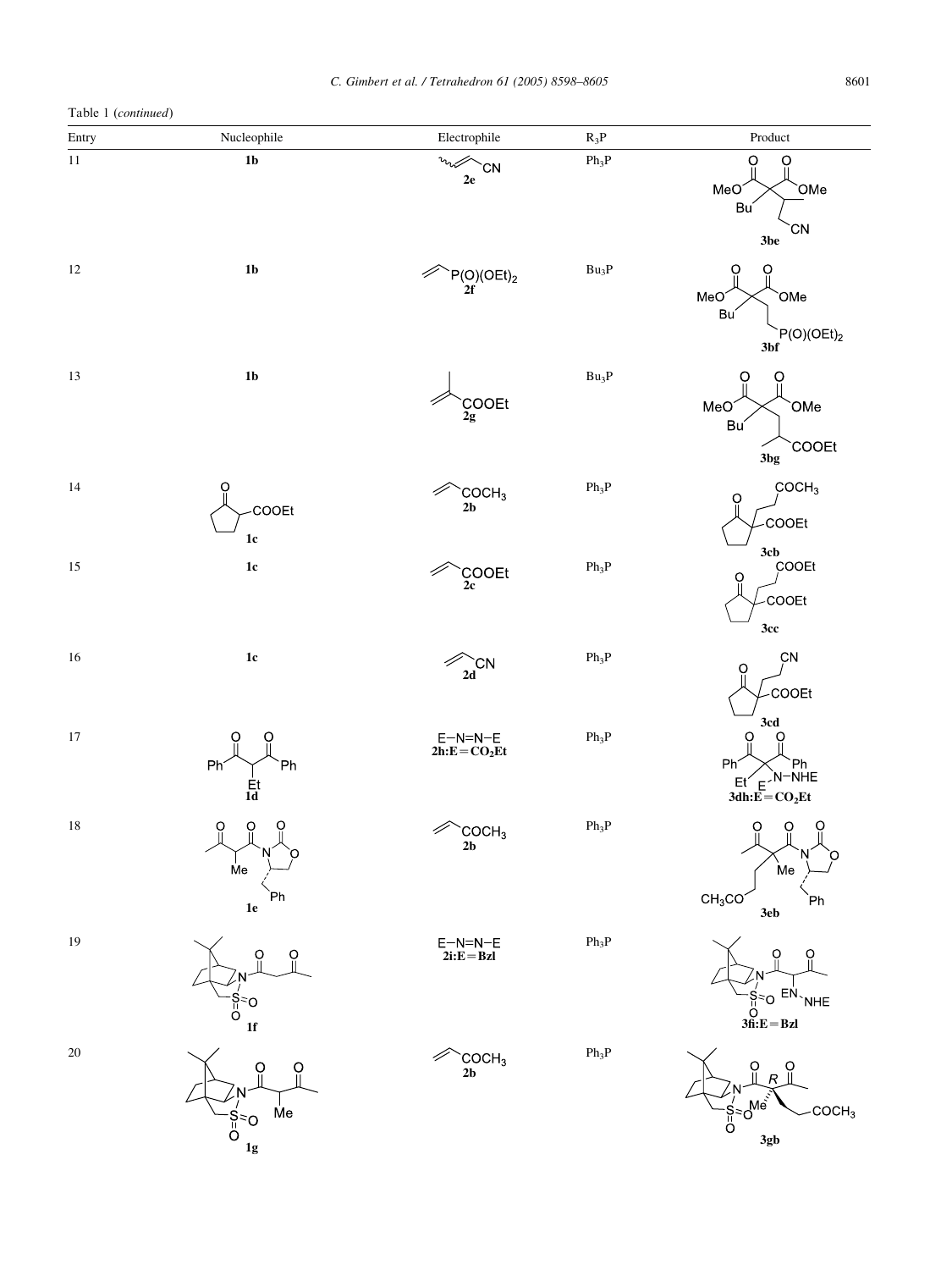<span id="page-4-0"></span>

(Scheme 3). Initial attack of the phosphine on the olefin generates a phosphonium b-ylid that deprotonates a molecule of the active dicarbonyl compound. The conjugate base of the dicarbonyl triggers the propagation steps as indicated. Another possibility can be envisaged; thus, the  $\beta$ -ylid can be converted into the  $\alpha$ -ylid (Wittig reagent, not represented), that can give rise to side reactions. No attempts have been made to obtain more mechanistic information.

Retro-Michael reaction is probably a non-catalyzed process, particularly favorable in some cases as with



Probable mechanism for the catalyzed Michael Addition



Probable mechanism for the non-catalyzed retro-Michael Addition

Scheme 3. Possible mechanisms for the Michael addition catalyzed by phosphines and for the non-catalyzed retro-Michael reaction.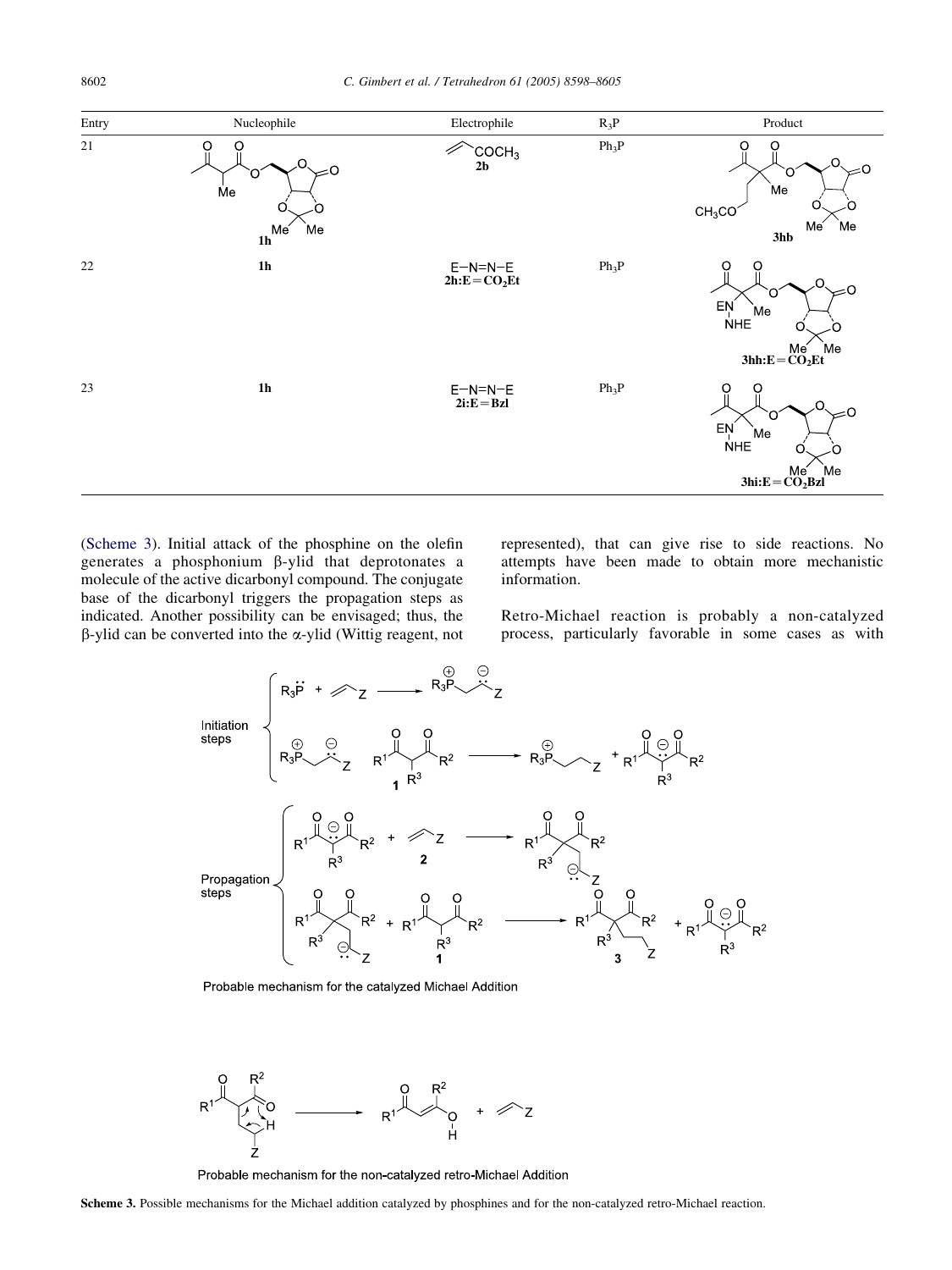| <b>Table 2.</b> Experimental conditions for the preparation of compounds $3$ in CH <sub>3</sub> CN |  |  |
|----------------------------------------------------------------------------------------------------|--|--|
|----------------------------------------------------------------------------------------------------|--|--|

| Entry | 3                | Molar ratio 2:1 | $[1]$ | $R_3P$ (Molar%) | Temperature °C   | Time $(h)^a$ | Yield%                    |
|-------|------------------|-----------------|-------|-----------------|------------------|--------------|---------------------------|
|       | 3aa              | 6.0             | 3.3   | $Ph_3P(10)$     | 120 <sup>b</sup> | 44           | $\rm c$                   |
| 2     | 3ae              | 5.0             | 2.9   | $Bu_3P(10)$     | Room temperature | 38           | 90                        |
| 3     | 3af              | 1.1             | 2.9   | $Bu_3P(10)$     | Room temperature | 4            | 60                        |
| 4     | 3aff             | 2.0             | 2.9   | $Bu_3P(10)$     | Room temperature | 46           | 78                        |
| 5     | 3ag              | 1.1             | 2.9   | $Bu_3P(10)$     | Room temperature | 21           | 73                        |
| 6     | 3 <sub>ba</sub>  | 2.2             | 2.7   | $Ph_3P(20)$     | 100 <sup>b</sup> | 300          | $42^{\circ}$              |
|       | 3 <sub>b</sub> b | 4.0             | 2.5   | $Ph_3P(18)$     | Room temperature | 24           | 62                        |
| 8     | 3bc              | 1.4             | 2.7   | $Ph_3P(10)$     | 100 <sup>b</sup> | 96           | 0                         |
| 9     | 3bc              | 1.5             | 2.2   | $Bu_3P(10)$     | Room temperature | 15.5         | 99                        |
| 10    | 3bd              | 6.3             | 2.5   | $Ph_3P(18)$     | Room temperature | 72           | 78                        |
| 11    | 3be              | 5.0             | 2.2   | $Ph_3P(10)$     | Room temperature | 165          | c                         |
| 12    | 3bf              | 1.1             | 2.2   | $Bu_3P(10)$     | Room temperature | 6.5          | 82                        |
| 13    | 3 <sub>bg</sub>  | 1.3             | 2.2   | $Bu_3P(10)$     | Room temperature | 12.5         | 60                        |
| 14    | 3cb              | 3.0             | 3.8   | $Ph_3P(10)$     | Room temperature | 5.5          | 89                        |
| 15    | 3cc              | 3.0             | 4.0   | $Ph_3P(10)$     | Reflux           | 21           | 89                        |
| 16    | 3cd              | 3.0             | 3.8   | $Ph_3P(10)$     | Reflux           | 5.5          | 71                        |
| 17    | 3dh              | 1.5             | 2.5   | $Ph_3P(10)$     | Reflux           | 24           | 100                       |
| 18    | 3eb              | 1.5             | 2.5   | $Ph_3P(10)$     | Room temperature | 24           | 57 de 36%                 |
| 19    | 3fi              | 1.2             | 0.6   | $Ph_3P(18)$     | Reflux           | 24           | 86 de 22%                 |
| 20    | 3gb              | 2.4             | 2.0   | $Ph_3P(18)$     | Room temperature | 24           | 63 de $86\%$ <sup>d</sup> |
| 21    | 3hb              | 2.4             | 2.0   | $Ph_3P(9-18)$   | Room temperature | 24           | 90-100 de 30-42%          |
| 22    | 3hh              | 1.2             | 2.0   | $Ph_3P(9)$      | Room temperature | 24           | 83 de 48%                 |
| 23    | 3hi              | 1.2             | 2.0   | $Ph_3P(9)$      | Room temperature | 24           | 65 de 0%                  |

<sup>a</sup> Not optimized.

b Closed reactor.<br>
<sup>c</sup> Product 3 reverted to starting materials upon purification.

 $\alpha$ <sup>d</sup> Diastereoisomer R in the new stereocenter was predominant.<sup>[16](#page-7-0)</sup>

4-vinylpyridine, 2a, and sterically encumbered Michael adducts.

### 3. Conclusion

Phosphine-catalyzed Michael additions are a useful and general alternative to reactions catalyzed by bases and by metals. The scope is broader than for the metal-catalyzed variant, the yields are generally good, and the process occurs in neutral media.

#### 4. Experimental

#### 4.1. General remarks

Melting points were determined with a Kofler apparatus and are uncorrected. IR Spectra were recorded either by transmission or by attenuated total reflectance mode (ATR). NMR Spectra were recorded with a Brucker  $AC250$  or a Brucker AM400; <sup>1</sup>H NMR chemical shifts are reported relative to tetramethylsilane at  $\delta$  = 0.00; coupling constants are reported in Hz.  ${}^{13}$ C NMR chemical shifts are expressed relative to tetramethylsilane at  $\delta$ =0.0. Mass spectra (EIMS) were obtained with a Hewlett-Packard 5989A spectrometer and determined at an ionizing voltage of 70 eV; relevant data are listed as  $m/z$  (%). Elemental analyses were performed at 'Servei d'Anàlisi Química de la Universitat Autònoma de Barcelona'. The given data are the average of two satisfactory determinations.

Compounds 3cb, 3cc, and 3cd were prepared by ourselves under copper catalysis and fully described.<sup>[18](#page-7-0)</sup> Compounds 3bb, 3bd, 3dh, 3eb, 3fi, 3gb, 3hb, 3hh, and 3hi have been previously reported.<sup>[16](#page-7-0)</sup>

4.1.1. Dimethyl butyl-(2-diethoxyphosphoryl)ethylmalonate (3bf, entry 12); general method. A mixture of dimethyl 2-butylmalonate (1b) (1.02 g, 5.4 mmol), diethyl vinylphosphonate (2f) (0.9 mL, 5.5 mmol), tributylphosphine  $(140 \mu L, 0.6 \text{ mmol})$ , and anhydrous acetonitrile (2.5 mL) was magnetically stirred in a Schlenk tube under nitrogen atmosphere at room temperature for 6.5 h. The solvent was evaporated and the residue was chromatographed through silica gel with diethyl ether as eluent. Pure 3bf (187 mg) and 3bf contaminated with 2f were isolated. The last fraction was distilled at  $80-90$  °C/1.1–1.5 mmHg (oven temperature) to afford more pure 3bf as an oil, 1.5 g, 82%; IR (ATR): 1729, 1260, 1205, 1161, 1058, 1018, 964 cm<sup>-1</sup>; <sup>1</sup>H NMR (250 MHz, CDCl<sub>3</sub>):  $\delta$ =0.85 (t, J= 7.2 Hz, 3H),  $1.03-1.31$  (m, 4H),  $1.28$  (t,  $J=7.0$  Hz, 6H), 1.53–1.68 (m, 2H), 1.78–1.85 (m, 2H), 2.07–2.15 (m, 2H), 3.68 (s, 6H), 4.00–4.12 (m, 4H); <sup>13</sup>C NMR (62.5 MHz, CDCl<sub>3</sub>):  $\delta$ =14.1, 16.7 (d, J=5.7 Hz), 21.3 (d, J= 142.1 Hz), 23.1, 26.1 (d,  $J=3.8$  Hz), 26.4, 32.8, 52.7, 57.8 (d,  $J=18.1$  Hz), 62.0 (d,  $J=6.7$  Hz), 171.8; HRMS:  $m/z$ calcd for [M]: 352.1651 Da; found: 352.1655 Da.

All other compounds were prepared by the same general method under the specific experimental conditions of Table 2.

4.1.2. Dimethyl(4-pyridyl)ethylmalonate (3aa, entry 1). <sup>1</sup>H NMR (250 MHz, CDCl<sub>3</sub>):  $\delta$  = 2.24 (m, 2H), 2.66 (m, 2H), 3.37 (t,  $J=7$  Hz, 1H), 3.75 (s, 6H), 7.12 (dd,  $J=4.5$ , 1.6 Hz, 2H), 8.51 (dd,  $J=4.5$ , 1.6 Hz, 2H). NMR data were taken from the crude and practically pure product that reverted to starting materials upon attempted purification.

4.1.3. Dimethyl(2-cyano-1-methyl)ethylmalonate (3ae, entry 2).<sup>[19](#page-7-0)</sup> Bp 60–75 °C/1.5–1.7 mmHg (oven temperature); IR (ATR): 2247, 1729 cm<sup>-1</sup>; <sup>1</sup>H NMR (250 MHz,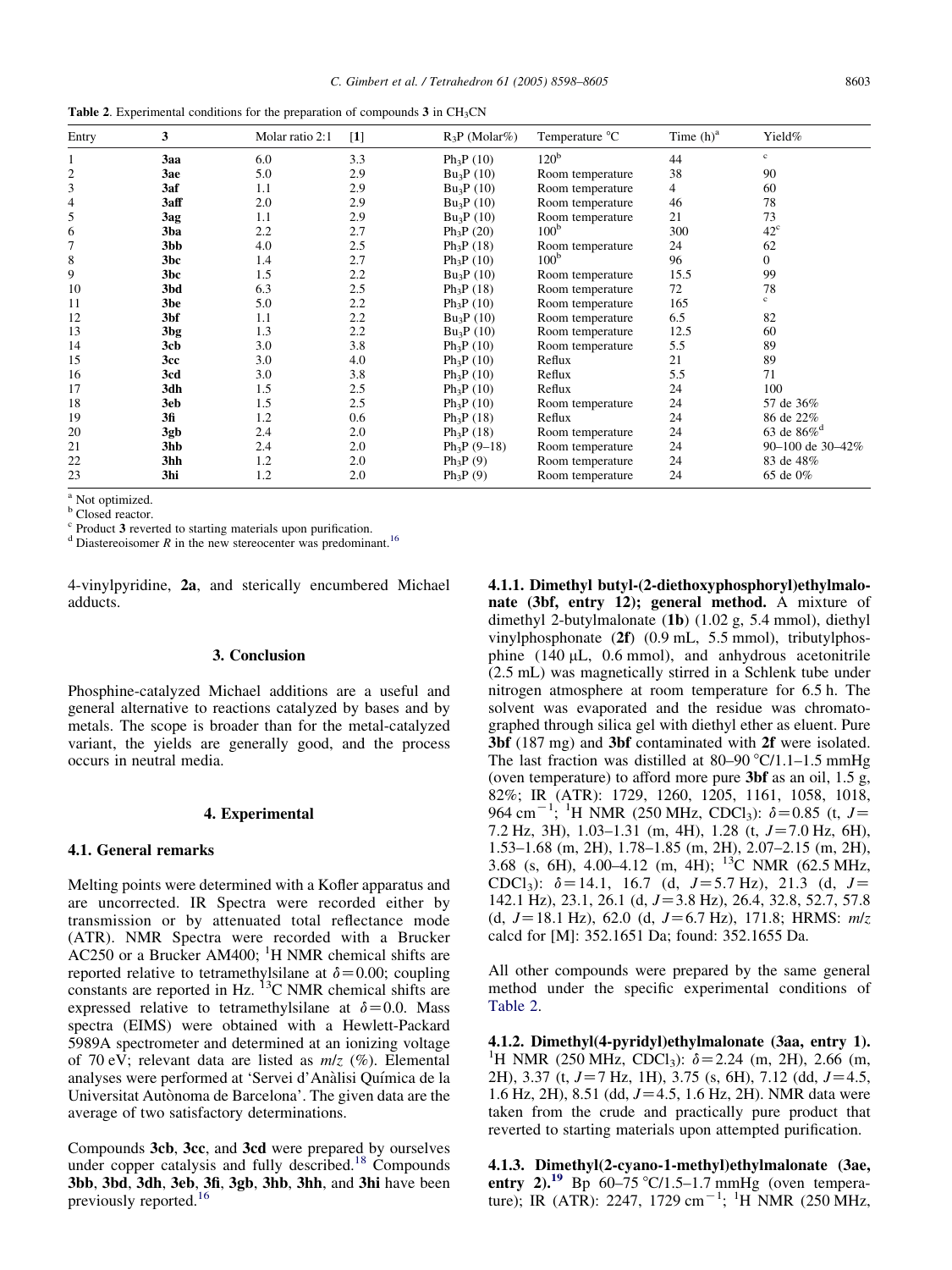<span id="page-6-0"></span>CDCl<sub>3</sub>):  $\delta$ =1.15 (d, J=6.9 Hz, 3H), 2.44–2.65 (m, 1H), 2.56 (d,  $J=7.0$  Hz, 2H), 3.40 (d,  $J=7.2$  Hz, 1H), 3.73 (s, 6H); <sup>13</sup>C NMR (62.5 MHz, CDCl<sub>3</sub>):  $\delta$  = 16.6, 21.4, 29.6, 51.9, 54.5, 117.1, 167.3. Anal. calcd for C9H13O4N: C 54.26, H 6.58, N 7.03; found: C 54.21, H 6.72, N 7.12.

4.1.4. Dimethyl(diethoxyphosphoryl)ethylmalonate (3af, entry 3). Bp  $150^{\circ}$ C (1.7 mmHg, oven temperature); IR  $(ATR): 2987, 2953, 1730, 1241, 1145, 1018, 959$  cm<sup>-1</sup>;<sup>1</sup>H NMR (250 MHz, CDCl<sub>3</sub>):  $\delta$  = 1.32 (t, J = 7.2 Hz, 6H), 1.70– 1.87 (m, 2H), 2.12–2.26 (m, 2H), 3.50 (t,  $J=7.4$  Hz, 1H), 3.74 (s, 6H), 4.10 (broad dq,  $J=9.3$ , 7.2 Hz, 4H); <sup>13</sup>C NMR  $(62.5 \text{ MHz}, \text{CDCl}_3)$ :  $\delta = 16.5 \text{ (d, } J = 5.7 \text{ Hz})$ , 22.4, 23.5 (d,  $J=147.3$  Hz), 51.7 (d,  $J=16.2$  Hz), 52.9, 62.0 (d,  $J=$ 6.7 Hz), 169.4. Anal. calcd for  $C_{11}H_{21}O_7P$ : C 44.60, H 7.14; found: C 44.63, H 7.43.

4.1.5. Dimethyl bis-[(diethoxyphosphoryl)ethyl]malonate (3aff, entry 4). Oil; IR (ATR): 2984, 1730, 1243, 1164, 1017, 940 cm<sup>-1</sup>; <sup>1</sup>H NMR (250 MHz, CD<sub>3</sub>OD):  $\delta$ = 1.37 (t,  $J=7.0$  Hz, 12H), 1.67–1.82 (m, 4H), 2.10–2.20 (m, 4H), 3.79 (s, 6H), 4.15 (broad dq,  $J=8.9, 7.0$  Hz, 8H); <sup>13</sup>C NMR (62.5 MHz, CD<sub>3</sub>OD):  $\delta$  = 17.6 (d, J = 6.7 Hz), 22.0 (d,  $J=142.1$  Hz), 27.6 (d,  $J=2.9$  Hz), 54.2, 59.2 (apparent t,  $J=17.6$  Hz), 172.8; HRMS:  $m/z$  calcd for [M]: 460.1627 Da; found: 460.1639 Da.

4.1.6. Dimethyl 2-(ethoxycarbonyl)propylmalonate (3ag, entry 5). Bp 75–90  $\degree$ C/0.9–1.2 mmHg (oven temperature); IR (ATR): 1728 cm<sup>-1</sup>; <sup>1</sup>H NMR (250 MHz, CDCl<sub>3</sub>):  $\delta$ = 1.18 (d,  $J=7.0$  Hz, 3H), 1.24 (t,  $J=7.1$  Hz, 3H), 2.01 (ddd,  $J=14.4$ , 8.8, 6.0 Hz, 1H), 2.23 (ddd,  $J=14.4$ , 8.8, 6.3 Hz, 1H), 2.46 (apparent sextet,  $J=7.1$  Hz, 1H), 3.47 (dd,  $J=$ 8.8, 6.3 Hz, 1H), 3.72 (s, 3H), 4.12 (q,  $J=7.1$  Hz, 2H); <sup>13</sup>C NMR (62.5 MHz, CDCl<sub>3</sub>):  $\delta$  = 14.4, 17.7, 32.5, 37.6, 49.8, 52.8, 52.9, 60.8, 169.7, 169.8, 175.7. Anal. calcd for  $C_{11}H_{18}O_6$ : C 53.65, H 7.37; found: C 53.47, H 7.50.

4.1.7. Dimethyl butyl-[2-(4-pyridyl)ethyl]malonate (3ba, entry 6). Oil; IR (ATR): 1729, 1205, 1125, 807 cm<sup>-1</sup>; <sup>1</sup>H NMR (250 MHz, CDCl<sub>3</sub>):  $\delta$  = 0.90 (t, J = 7.2 Hz, 3H), 1.12– 1.38 (m, 4H), 1.91–1.98 (m, 2H), 2.14–2.21 (m, 2H), 2.47– 2.54 (m, 2H), 3.74 (s, 6H), 7.10 (d,  $J=5.2$  Hz, 2H), 8.49 (d,  $J=5.2$  Hz, 2H); <sup>13</sup>C NMR (62.5 MHz, CDCl<sub>3</sub>);  $\delta=13.9$ , 23.0, 26.4, 30.2, 32.8, 33.5, 57.6, 123.9, 149.8, 150.4, 171.9; MS (70 eV):  $m/z$  (%)=294 (M+1, 6), 262 (11), 234 (22), 202 (23), 188 (69), 146 (22), 145 (100), 128 (31); HRMS:  $m/z$  calcd for [M+H]: 294.1705 Da; found: 294.1721 Da.

4.1.8. Dimethyl butyl-(2-ethoxycarbonyl)ethylmalonate (3bc, entry 9). Bp  $120-150 \degree C$  (0.4–0.5 mmHg, oven temperature); IR (ATR): 1730 cm<sup>-1</sup>; <sup>1</sup>H NMR (250 MHz, CDCl<sub>3</sub>):  $\delta$ =0.87 (t, J=7.2 Hz, 3H), 1.06–1.34 (m, 4H), 1.24 (t,  $J=7.1$  Hz, 3H), 1.82–1.88 (m, 2H), 2.15–2.30 (m, 4H), 3.70 (s, 6H), 4.11 (q,  $J=7.1$  Hz, 2H); <sup>13</sup>C NMR  $(62.5 \text{ MHz}, \text{CDCl}_3)$ :  $\delta$  = 14.1, 14.5, 23.1, 26.5, 28.1, 29.9, 33.2, 52.6, 57.2, 60.8, 172.1, 173.0; MS (70 eV):  $m/z$  (%)= 288 (M, 8), 257 (51), 243 (81), 232 (94), 188 (43), 183 (66), 172 (61), 158 (34), 145 (100), 141 (39); HRMS: m/z calcd for [M]: 288.1537 Da; found: 288.1614 Da.

4.1.9. Dimethyl butyl-(2-cyano-1-methyl)ethylmalonate (3be, entry 11). Oil; IR (ATR): 2246, 1727, 1209 cm<sup>-1</sup>; <sup>1</sup>H

NMR (250 MHz, CDCl<sub>3</sub>):  $\delta$  = 0.85 (t, J = 7.2 Hz, 3H), 1.07 (d,  $J=6.9$  Hz, 3H), 1.00–131 (m, 4H), 1.86 (t,  $J=8.3$  Hz, 2H), 2.30 (dd,  $J=16.5$ , 9.3 Hz, 1H), 2.44–2.58 (m, 1H), 2.70 (dd,  $J=16.5$ , 3.7 Hz, 1H), 3.69 (s, 3H), 3.70 (s, 3H); <sup>13</sup>C NMR (62.5 MHz, CDCl<sub>3</sub>):  $\delta$  = 13.9, 15.0, 21.9, 23.0, 26.5, 33.4, 33.6, 52.5, 52.6, 60.8, 119.1, 170.4, 171.2; MS  $(70 \text{ eV})$ :  $m/z$  (%) = 256 (M + 1, 22), 224 (61), 196 (34), 188 (40), 171 (26), 159 (100), 145 (51), 127 (53); HRMS: m/z calcd for  $[M+H]$ : 256.1549 Da; found: 256.1517 Da.

4.1.10. Dimethyl butyl-(2-ethoxycarbonyl)propylmalonate (3bg, entry 13). Oil; IR  $(ATR)$ : 1729 cm<sup>-1</sup>; <sup>1</sup>H NMR (250 MHz, CDCl<sub>3</sub>):  $\delta$  = 0.85 (t, J = 7.2 Hz, 3H), 0.93– 1.35 (m, 4H), 1.13 (d,  $J=6.9$  Hz, 3H), 1.22 (t,  $J=7.1$  Hz, 3H), 1.71–1.98 (m, 3H), 2.34–2.48 (m, 2H), 3.65 (s, 6H), 4.05 (q,  $J=7.1$  Hz, 2H); <sup>13</sup>C NMR (62.5 MHz, CDCl<sub>3</sub>):  $\delta=$ 13.9, 14.2, 19.6, 23.0, 26.4, 33.1, 35.9, 36.2, 52.3, 52.4, 57.1, 60.5, 171.9, 172.0, 176.3.

#### Acknowledgements

Financial support from 'Ministerio de Ciencia y Tecnología' of Spain (Project BQU 2002-04002) and 'DURSI-Generalitat de Catalunya' (Project SGR 2001-00181) is gratefully acknowledged.

#### References and notes

- 1. For recent reviews see: (a) Buono, G.; Chiodi, O.; Wills, M. Synlett 1999, 377–388. (b) Vedejs, E.; Daugulis, O.; MacKay, J. A.; Rozners, E. Synlett 2001, 1499–1505. (c) Lu, X.; Zhang, C.; Xu, Z. Acc. Chem. Res. 2001, 34, 535–544. (d) Valentine, D. H., Jr.; Hillhouse, J. H. Synthesis 2003, 317–334. (e) Basavaiah, D.; Rao, A. J.; Satyanarayana, T. Chem. Rev. 2003, 103, 811–891. (f) Methot, J. L.; Roush, W. R. Adv. Synth. Catal. 2004, 346, 1035–1050.
- 2. (a) Du, Y.; Lu, X.; Yu, Y. J. Org. Chem. 2002, 67, 8901–8905. (b) Wang, L.-C.; Luis, A. L.; Agapiou, K.; Jang, H.-Y.; Krische, M. J. J. Am. Chem. Soc. 2002, 124, 2402–2403. (c) Frank, S. A.; Mergott, D. J.; Roush, W. R. J. Am. Chem. Soc. 2002, 124, 2404–2405. (d) Jellerichs, B. G.; Kong, J.-R.; Krische, M. J. J. Am. Chem. Soc. 2003, 125, 7758–7759. (e) Dinon, F.; Richards, E.; Murphy, P. J.; Hibbs, D. E.; Hursthouse, M. B.; Malik, K. M. A. Tetrahedron Lett. 1999, 40, 3279–3282. (f) Agapiou, K.; Cauble, D. F.; Krische, M. J. J. Am. Chem. Soc. 2004, 126, 4528–4529. (g) Luis, A. L.; Krische, M. J. Synthesis 2004, 2579–2585. (h) Cho, C.-W.; Kong, J.-R.; Krische, M. J. Org. Lett. 2004, 6, 1337–1339. (i) Kuroda, H.; Hanaki, E.; Izawa, H.; Kano, M.; Itahashi, H. Tetrahedron 2004, 60, 1913–1920.
- 3. (a) Trost, B. M.; Kazmaier, U. J. Am. Chem. Soc. 1992, 114, 7933–7935. (b) Guo, C.; Lu, X. J. Chem. Soc., Perkin Trans. 1 1993, 1921–1923.
- 4. (a) Trost, B. M.; Dake, G. R. J. Am. Chem. Soc. 1997, 119, 7595–7596. (b) Yavari, I.; Adib, M.; Hojabri, L. Tetrahedron 2002, 58, 6895-6899. (c) Hanédanian, M.; Loreau, O.; Taran, F.; Mioskowski, C. Tetrahedron Lett. 2004, 45, 7035–7038.
- 5. (a) Trost, B. M.; Li, C.-J. J. Am. Chem. Soc. 1994, 116, 3167–3168. (b) Trost, B. M.; Li, C.-J. J. Am. Chem. Soc. 1994,